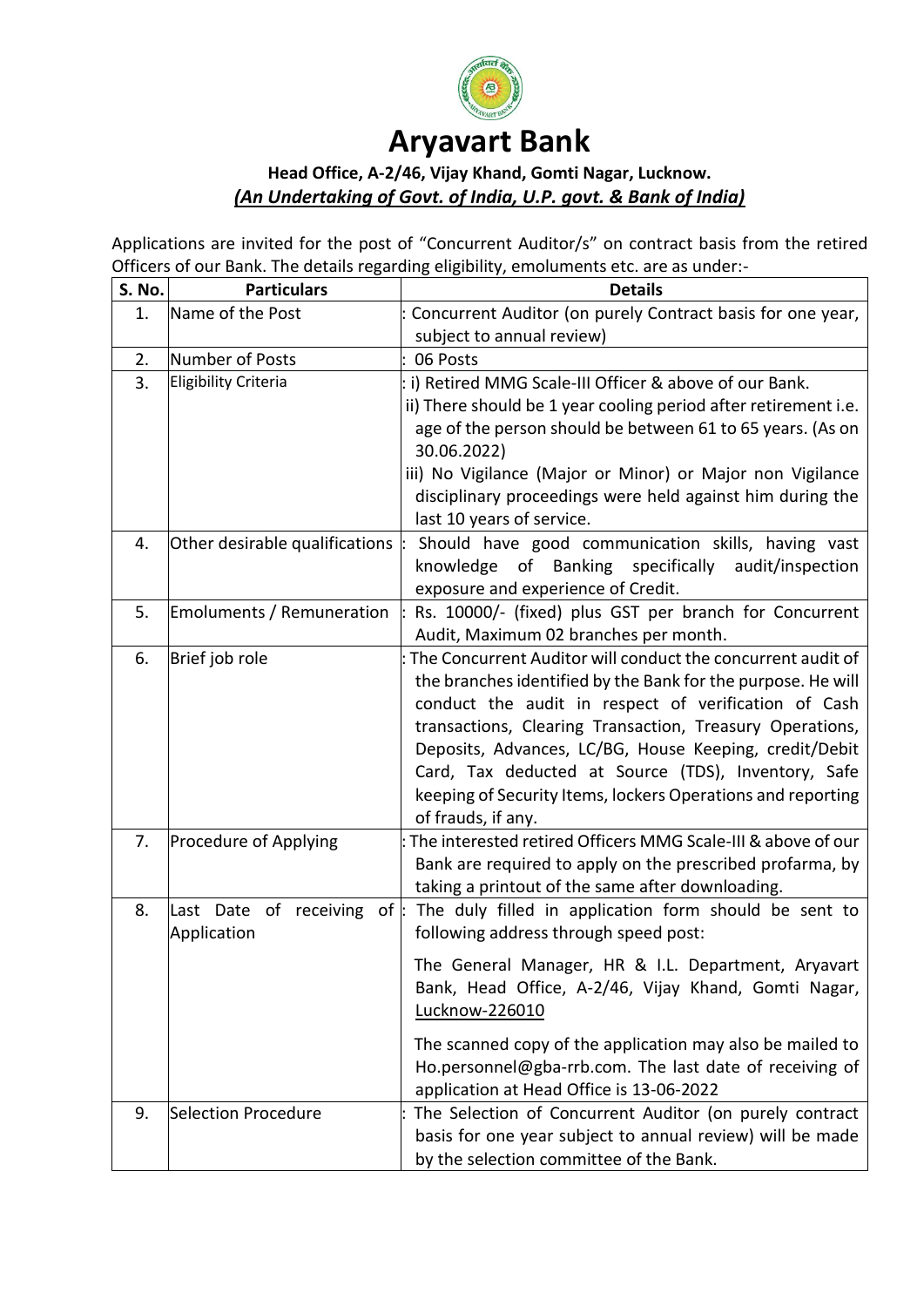## **Application for the post of Concurrent Auditor on contract basis in Aryavart Bank**

|    |                                                   | Affix a passport size<br>Latest photograph<br>and sign across |  |  |  |  |
|----|---------------------------------------------------|---------------------------------------------------------------|--|--|--|--|
|    |                                                   |                                                               |  |  |  |  |
|    |                                                   |                                                               |  |  |  |  |
|    |                                                   |                                                               |  |  |  |  |
| հ- |                                                   |                                                               |  |  |  |  |
|    |                                                   |                                                               |  |  |  |  |
| 9- | (Full particulars viz. Branch/Office/Deptt. etc.) |                                                               |  |  |  |  |
|    |                                                   |                                                               |  |  |  |  |
|    |                                                   |                                                               |  |  |  |  |

14- Particulars of three posting immediately preceding to retirement:

| SI.<br>No. | Name of Branch /<br><b>Office</b> | <b>Designation</b><br>held | Period |    |            | Nature of   Major achievement, |
|------------|-----------------------------------|----------------------------|--------|----|------------|--------------------------------|
|            |                                   |                            | From   | To | work / job | if any                         |
| 1          |                                   |                            |        |    |            |                                |
| 2          |                                   |                            |        |    |            |                                |
| 3          |                                   |                            |        |    |            |                                |

(Note: please attach copies of relevant proofs viz. retirement particulars, PAN, Aadhaar)

15- Details of disciplinary proceedings, if any-

16- Brief particular about myself (skills, experiences, achievements, capabilities etc.)

………………………………………………………………………………………………………………………………………………………. ………………………………………………………………………………………………………………………………………………………. ………………………………………………………………………………………………………………………………………………………. ……………………………………………………………………………………………………………………………………………………….

17- Declaration- The particulars given herein above are true and correct to the best of my knowledge and belief. I am willing to serve your institution as a Concurrent Auditor on terms and condition as advised by you in this regards. I shall provide you my best services for the betterment and development of your Bank.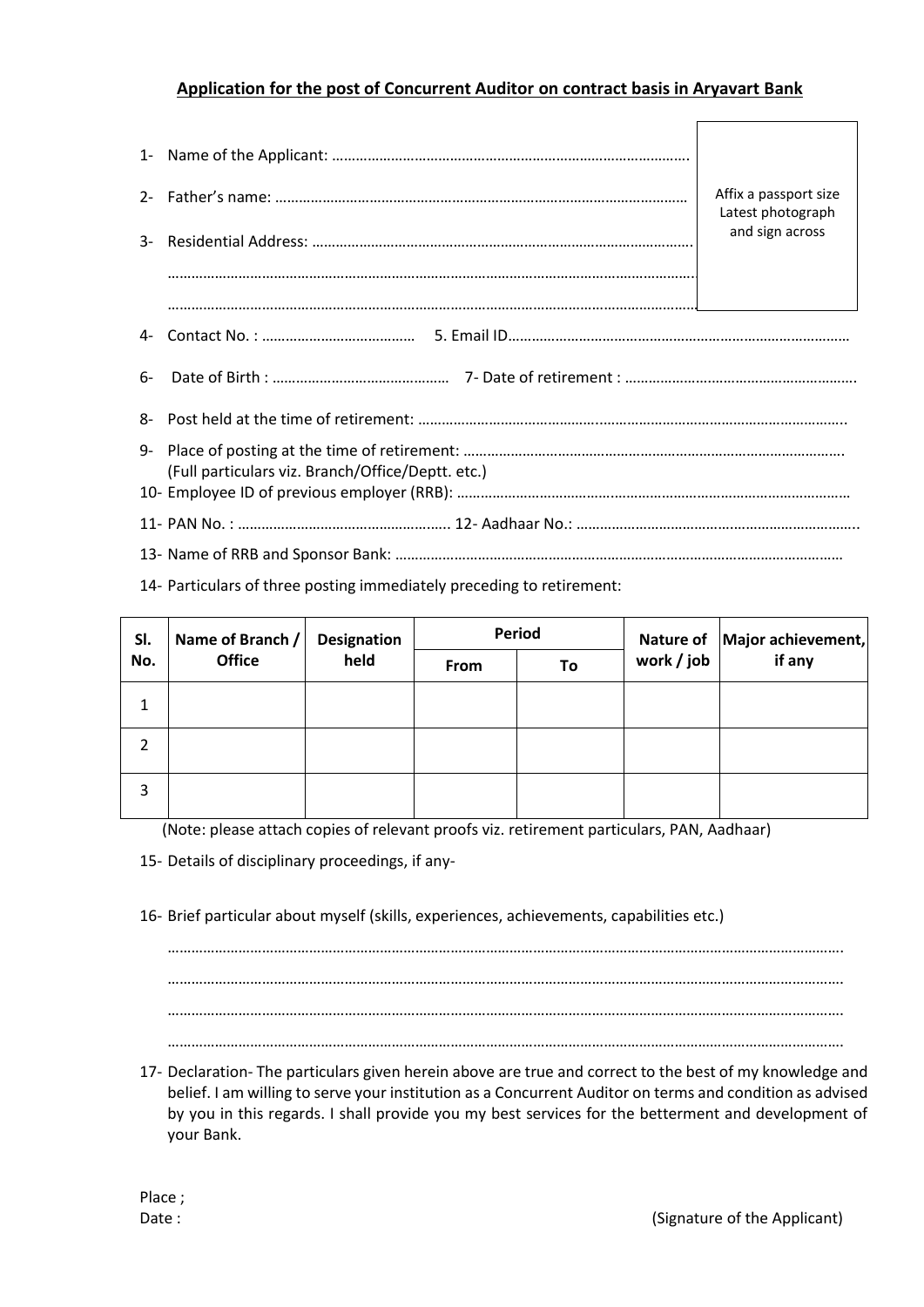#### **CONTRACT OF ENGAGEMENT AS CONCURRENT AUDITOR**

#### **1. Parties:**

- a. This Contract of Engagement is made the ……………………………………..day of ……………………20 between the following parties:
- i. Employer: Aryavart Bank Address: A-2/46, Vijay Khand, Gomti Nagar, Lucknow
- ii. Contractual Person: …………………………………………………………………………

### **2. Conditions of Service:**

2.1. The post is part time and, subject to the clauses stated hereunder, engagement of contractual person will commence on (date) ………………………… and will continue up to (date) ……………………………… unless and until terminated as hereinafter provided.

2.2. In the event that the performance is unsatisfactory during the contract period or extended contract period, if any, the engagement may be terminated by one week's notice.

2.3. The fixed emoluments of Rs. 10000/- per month plus applicable tax, if any will be paid to the contractual concurrent auditor for concurrent audit of one branch.

2.4. The fixed emoluments as mentioned at para No. 2.3 above will be paid on monthly basis on last working day of each month.

2.5. Concurrent Audit will be required to be conducted on daily basis by visiting the Bank's Branches for audit purpose/s, at least 8-10 times during the month.

2.6. Concurrent Auditor is expected to maintain and treat all matters relating to the Bank and the work in the

Bank as an auditor, as strictly confidential. Any breach of this requirement will be treated as a serious matter of misconduct.

2.7. The nature of the work to be performed by the Concurrent Auditor will be at the direction of the Chairman or other senior person acting on behalf of the Employer.

2.8. Indulging in internal matters of Bank, Staff related matters, hindering functioning of the Bank by putting influence/pressure on any Officer or Employee shall be treated as misconduct.

#### **3. Termination and Notice:**

3.1.After completion of one year, services of the Concurrent Auditor engaged on contractual basis will be terminated automatically. If the employer further requires the services, his contract may be renewed on same terms for maximum one year further. For that a fresh agreement will be required.

3.2. Engagement of Concurrent auditor may be terminated without notice or reason for misconduct.

3.3. While terminating the services for any other reason, Concurrent Auditor will be given one week's notice.

3.4. When terminating contract of Concurrent Auditor, four weeks' notice is required to be given.